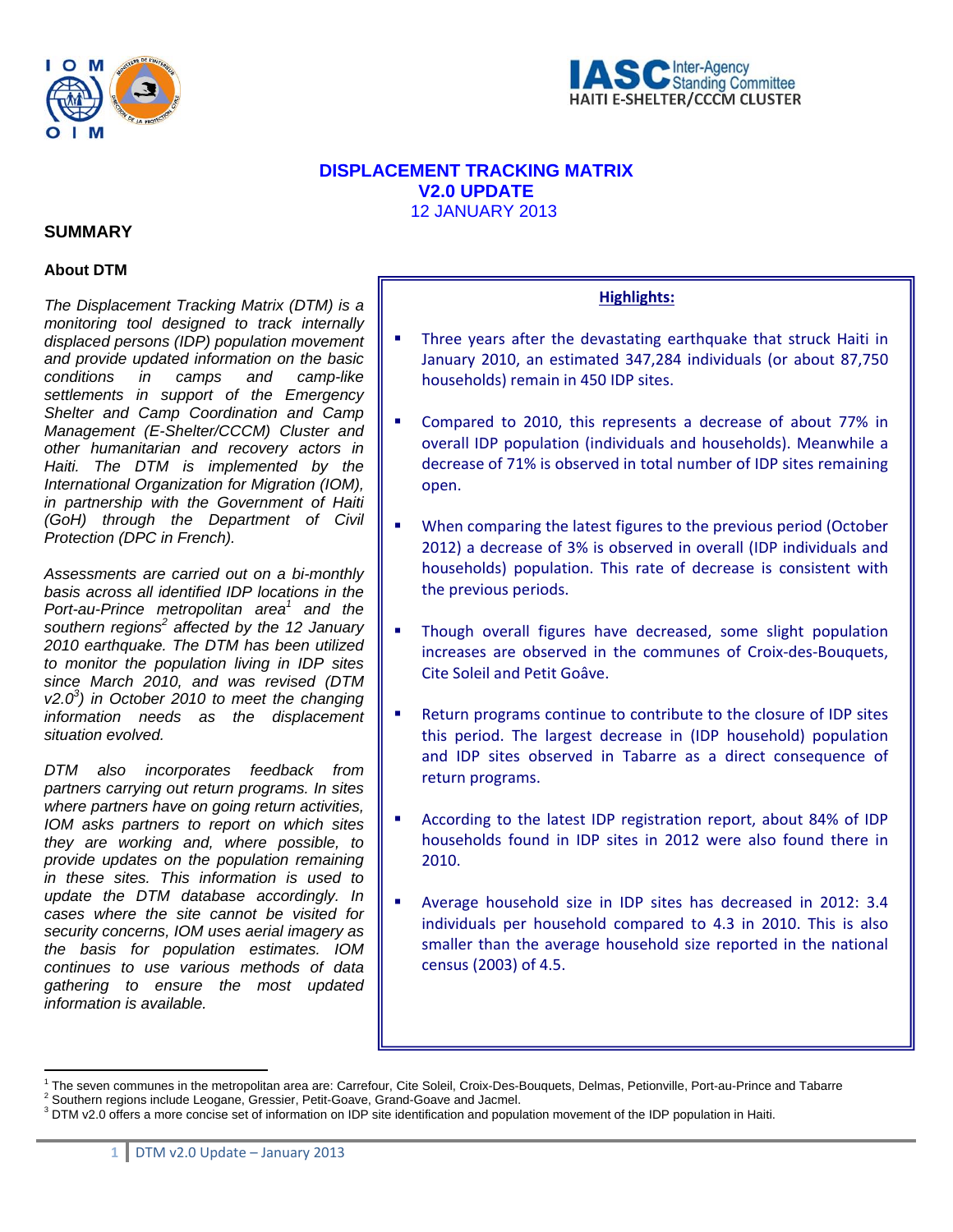



# **RESULTS**

DTM v2.0 is on its thirteenth round of implementation. This report presents the results from field assessments that were conducted between November and December 2012<sup>4</sup>. The release of the December 2012 figures was postponed to January 2013 in line with the third year commemoration of the devastating earthquake that struck Haiti in January 2010.

*Graph 1: Total number of displaced individuals from July 2010 to December 2012 (figures rounded)* 



*\*In January 2011 the surrounding areas of Corail, known as Canaan, Jerusalem and Onaville, were included in DTM assessments upon the request of the humanitarian community.* 

*Table A: Estimated Number of IDP Sites, Households and Individuals Identified Through DTM – Total by Month July 2010 to December 2012* 

| <b>Month</b>   | <b>Sites</b> | <b>Households</b> | <b>Individuals</b> |
|----------------|--------------|-------------------|--------------------|
| <b>JUL '10</b> | 1,555        | 361,517           | 1,536,447          |
| <b>SEP '10</b> | 1,356        | 321,208           | 1,374,273          |
| <b>NOV '10</b> | 1,199        | 245,586           | 1,068,882          |
| <b>JAN '11</b> | 1,152        | 195,776           | 806,377            |
| MAR '11        | 1,061        | 171,307           | 680,494            |
| <b>MAY '11</b> | 1,001        | 158,437           | 634,807            |
| <b>JUL '11</b> | 894          | 149,317           | 594,811            |
| <b>SEP '11</b> | 802          | 135,961           | 550,560            |
| <b>NOV '11</b> | 758          | 127,658           | 519,164            |
| <b>JAN '12</b> | 707          | 126,218           | 515,961            |
| <b>FEB '12</b> | 660          | 120,791           | 490,545            |
| APR '12        | 602          | 105,064           | 419,740            |
| <b>JUN '12</b> | 575          | 97,913            | 390,276            |
| <b>AUG '12</b> | 541          | 93,748            | 369,353            |
| OCT '12        | 496          | 90,415            | 357,785            |
| <b>DEC '12</b> | 450          | 87,750            | 347,284            |

 $\overline{a}$ <sup>4</sup> The overall figures reported continue to include the population in the surrounding locations of Corail Sector 4 IDP camp, referred to as Canaan and Jerusalem, as well as Onaville, near Corail Sector 3; these areas were included in the assessments as of January 2011.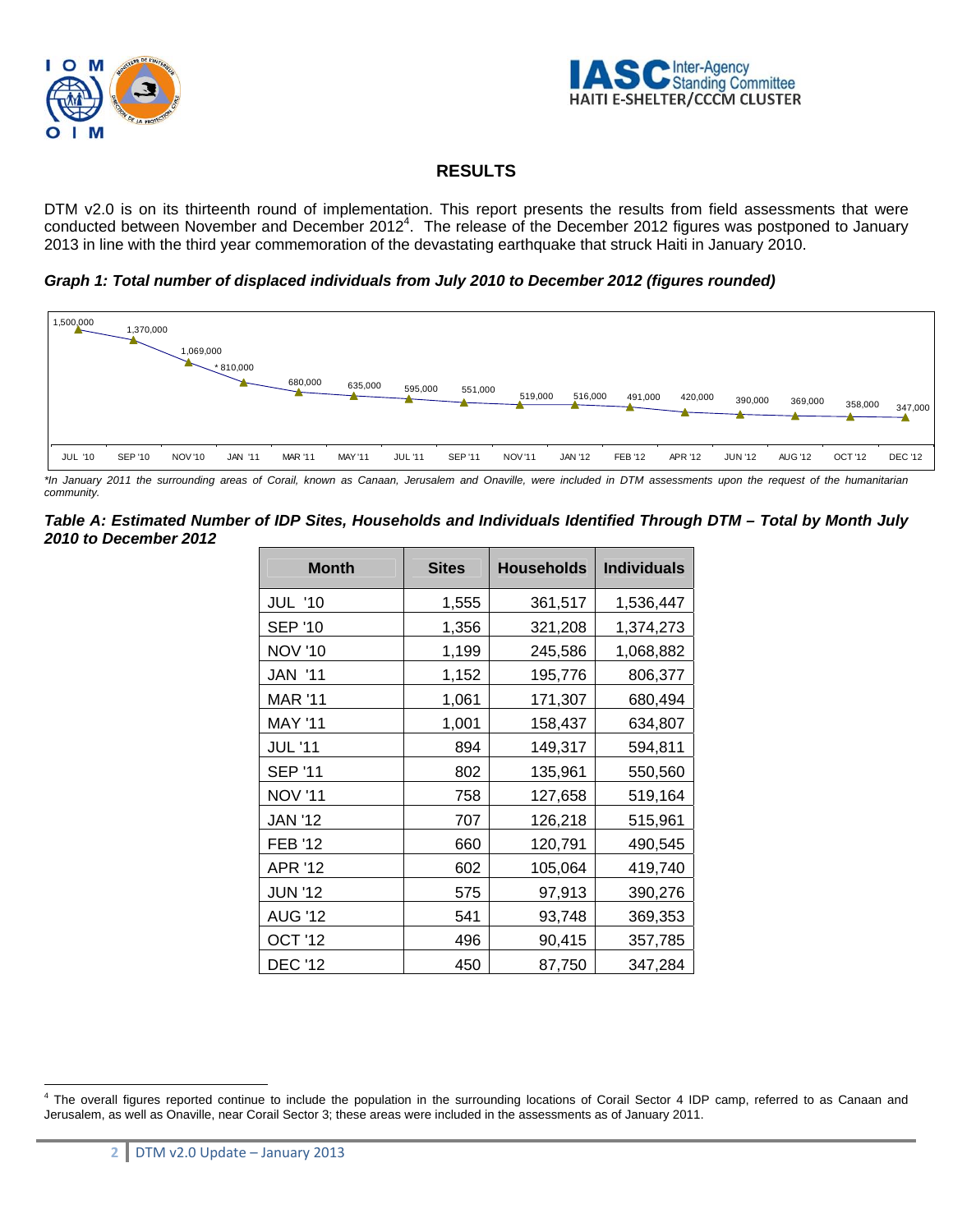



*Graphs: Number of IDP Sites (Graph 2), Households (Graph 3), and Individuals (Graph 4), identified through DTM – Total by Month July 2010 to December 2012* 



# **METHODOLOGY**

IOM rolled out DTM V2.0 in October 2010. The DTM v2.0 gathers more concise information than the previous DTM v1.0, narrowing the focus and providing basic information on IDP sites and IDP populations for the benefit of humanitarian actors carrying out interventions in the earthquake affected areas across the country. This rapid camp-based assessment is implemented by a team of about 200 staff, of which 100 are field staff that carryout the data gathering activities. During a bi-monthly DTM cycle, assessments of all identified IDP sites are conducted within a six week period which includes all activities, such as: data collection, verification, data-processing and analysis.

The DTM field teams use the DTM v2.0 - IDP Site/Camp Information form for each assessment. The teams use various methods, including key respondent interviews with camp managers and camp committees, and observation and physical counting in order to collect all data to complete the form. The field teams approach each individual IDP site in a targeted manner, meaning that the method of data collection can vary depending on the situation of that specific IDP site.

After the data is gathered, consultation is carried out with actors that have a regular presence on the ground, namely, IOM Camp Management Operations (CMO) teams, representatives from the DPC, and other actors carrying out interventions in IDP sites. The IOM Data Management Unit's call centre is also engaged to verify data directly with IDP Camp Committees or other relevant respondents. Google Earth, aerial imagery and other available technology are also used to assist in validating a variety of data, such as location and area.

*It is important to highlight that though estimates of the IDP individual population are provided through DTM, assessments are carried out at the household level with representatives reporting the number of individuals included in their household.* 

For more information regarding the methodology utilized for the DTM, including the tools, please refer to the Displacement Tracking Matrix Strategy – Version 2.0, May 2011 document available at: http://iomhaitidataportal.info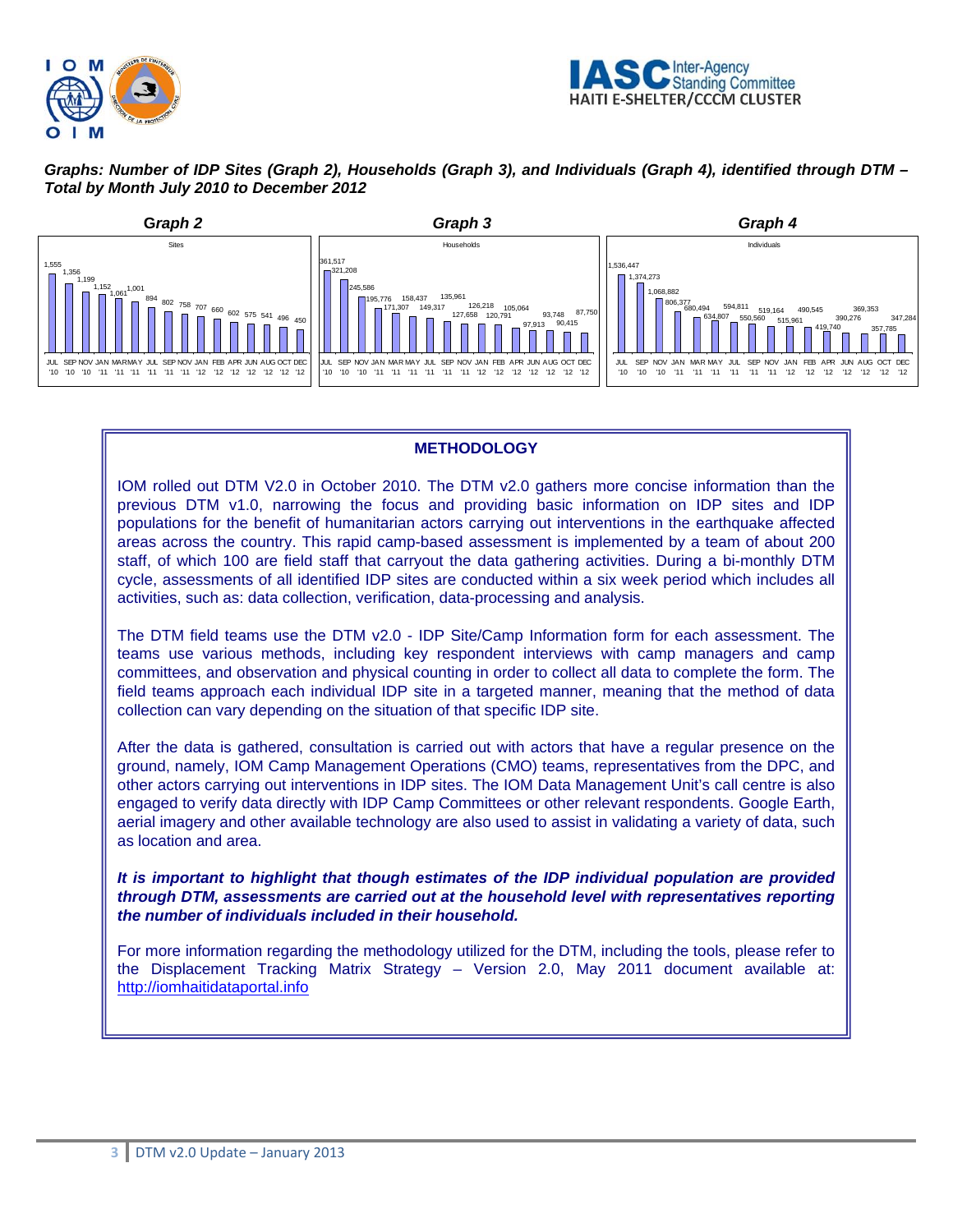



*Table B: Comparison of number of IDP sites, households and individuals by commune in July 2010, October 2012 and December 2012* 

| Commune                      | <b>Sites</b><br><b>July '10</b> | <b>Sites</b><br><b>Oct '12</b> | <b>Sites</b><br><b>Dec '12</b> | <b>Households</b><br><b>July '10</b> | <b>Households</b><br><b>Oct '12</b> | <b>Households</b><br><b>Dec '12</b> | <b>Individuals</b><br><b>July '10</b> | <b>Individuals</b><br><b>Oct '12</b> | <b>Individuals</b><br><b>Dec '12</b> |
|------------------------------|---------------------------------|--------------------------------|--------------------------------|--------------------------------------|-------------------------------------|-------------------------------------|---------------------------------------|--------------------------------------|--------------------------------------|
| <b>CARREFOUR</b>             | 172                             | 69                             | 65I                            | 48,273                               | 5,775                               | 5,282                               | 205,162                               | 20,355                               | 18,760                               |
| <b>CITE SOLEIL</b>           | 63                              | 22                             | 22                             | 16,535                               | 3,012                               | 3,046                               | 70,273                                | 12,090                               | 12,123                               |
| CROIX-DES-BOUQUETS           | 115                             | 35                             | 35                             | 24,722                               | 16,137                              | 16,240                              | 105,064                               | 74,995                               | 74,929                               |
| <b>IDELMAS</b>               | 279                             | 105                            | 101                            | 82,086                               | 35,386                              | 35,085                              | 348,859                               | 138,435                              | 137,547                              |
| <b>GANTHIER</b>              |                                 |                                |                                | 1,438                                | 16                                  | 16                                  | 6,111                                 | 37                                   | 37                                   |
| PORT-AU-PRINCE               | 193                             | 103                            | 91                             | 70,856                               | 16,724                              | 15,813                              | 301,156                               | 60,875                               | 56,169                               |
| <b>TABARRE</b>               | 85                              | 50                             | 27                             | 17,177                               | 5,577                               | 4,584                               | 73.001                                | 20,075                               | 17,108                               |
| <b>PETION-VILLE</b>          | 112                             | 41                             | 40                             | 24,604                               | 5,370                               | 5,342                               | 104,560                               | 22,650                               | 22,578                               |
| <b>GRAND-GOAVE</b>           | 60                              |                                |                                | 8,157                                | 167                                 | 164I                                | 34,665                                | 509                                  | 500                                  |
| <b>GRESSIER</b>              | 62                              | 12                             | 12                             | 10,014                               | 266                                 | 241                                 | 42.560                                | 1,002                                | 863                                  |
| JACMEL                       | 54                              |                                |                                | 6,145                                | 60                                  | 60                                  | 26,115                                | 200                                  | 200                                  |
| <b>LEOGANE</b>               | 253                             | 27                             | 25                             | 39,260                               | 1,724                               | 1,657                               | 166,859                               | 5,931                                | 5,752                                |
| PETIT-GOAVE                  | 100                             | 23                             | 23                             | 12,250                               | 201                                 | 220                                 | 52,062                                | 631                                  | 718                                  |
| Total                        | 1,555                           | 496                            | <b>450</b>                     | 361.517                              | 90,415                              | 87,750                              | 1,536,447                             | 357,785                              | 347,284                              |
| Difference Oct '12 - Dec '12 |                                 | <b>Sites</b>                   | -461                           |                                      | <b>Households</b>                   | $-2,665$                            |                                       | <b>Individuals</b>                   | $-10,501$                            |
| % found in Dec '12           | Found in Dec '12                |                                | 91%                            | Found in Dec '12                     |                                     | 97%                                 | Found in Dec '12                      |                                      | 97%                                  |
| % of decrease in Dec '12     |                                 |                                | 9%                             |                                      |                                     | 3%                                  |                                       |                                      | 3%                                   |

# **IDP Population**

Three years after the earthquake, an estimated 87,750 IDP households or 347,284 IDP individuals remain in 450 IDP sites in Haiti. This represents a decrease of about 77% in population and a 71% decrease in IDP sites compared to 2010<sup>5</sup>.

When compared to the previous report (October 2012), a 3% decrease in population is observed (both in terms of IDP household and individual population). This rate of decrease is similar to that observed in October 2012 and slightly slower compared to the decline between June and August 2012 (a decrease of 5%).

Return programs carried out by various partners continue to be the main reasons for the decrease in overall population between October and December 2012.

#### *IDP Households*

An overall decrease of about 2,665 households was observed between October and December 2012. The greatest decrease in household population was reported in Tabarre with a decrease of about 993 households. Majority of the decrease in this commune was a direct result of return programs.

#### *Observations in the Commune of Tabarre*

The decrease in overall population in IDP sites in Tabarre is largely a result of return programs carried out by IOM with the support of the (European) Commission's European Community Humanitarian Office (ECHO) and the Interchurch Organization for Development Cooperation (ICCO). It is important to keep in mind that return programs are also on going in other communes. However, this report only highlights the programs in Tabarre where the largest population decrease was observed.

IOM continues to request that updates on return activities be shared for inclusion in DTM updates. These reports can be submitted to by emailing IOM at dtmhaiti@iom.int

 $\overline{a}$  $5$  Compared to DTM figures released in July 2010- when displacement was estimated to be at its height.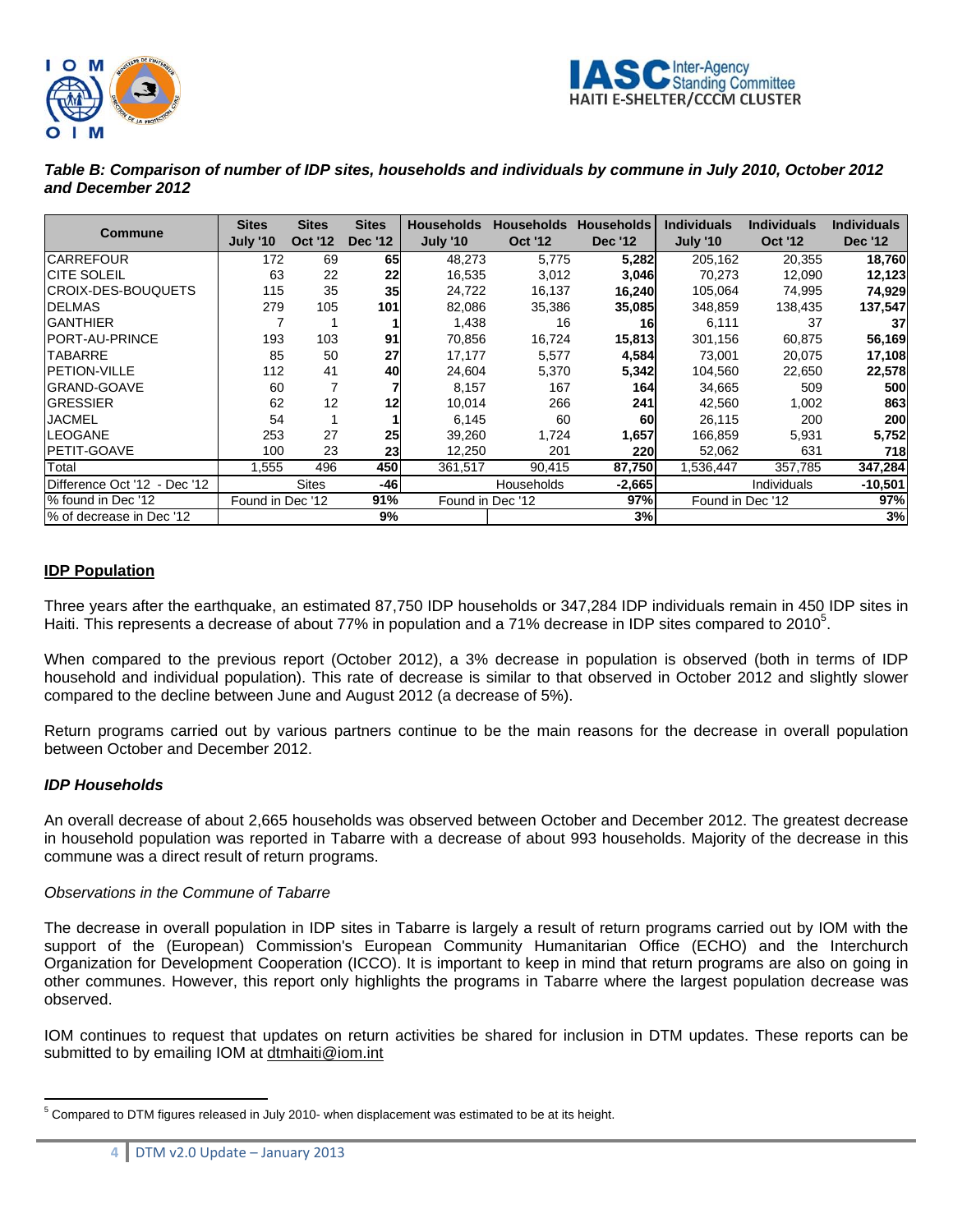



# *Slight Increases in Population in Some Communes*

Though the over all population in IDP sites has decreased, this period a slight increase in population was observed in the communes of Croix-des-Bouquets (an increase of about 103 households), Cite Soleil (an increase of about 34 households) and Petit Goâve (an increase of about 19 household). In Croix-des-Bouquets and Cite Soleil, the slight increase is reportedly because additional households have entered IDP sites (from other sites and in some cases from the neighborhood) stating they are hoping to benefit from rental support programs because they currently have no resources to rent housing on their own. The increase in Petit Goâve is a result of Tropical Storm Sandy; additional households had lost their homes after the storm and initially sought refuge in a school. These households were then temporarily relocated by the Municipality into select IDP sites.

# *Southern Regions:*

In the regions, Léogâne reported the largest population decrease with 67 less households this period. This decrease was a result of return activities carried out by Acted and Help – Hilfe zur Selbsthilfe e.V.. Some of the decrease was also a result of IDPs spontaneously leaving the sites.





# *IDP Individuals*

Overall observations in IDP individual population are similar to the changes observed in household population. Compared to 2010 (July) the total population remaining in IDP sites has decreased by 77%. When compared to the overall population reported in the previous period (October 2012) a 3% decrease is observed.

Differences in IDP Population Changes by Commune

When comparing IDP individual population and household population an interesting difference to note is that though Tabarre reported the largest decrease in household population, when looking at individual population, the largest decrease is observed in Port-au-Prince where a decrease of about 4,706 individuals is observed. This difference in movement behavior could be due to the fact that in some cases entire households move together as a single unit and in other cases only a portion of the household (individuals) move leaving other members behind. It is also important to consider that household size varies between communes which also influence the changes in household and individual population.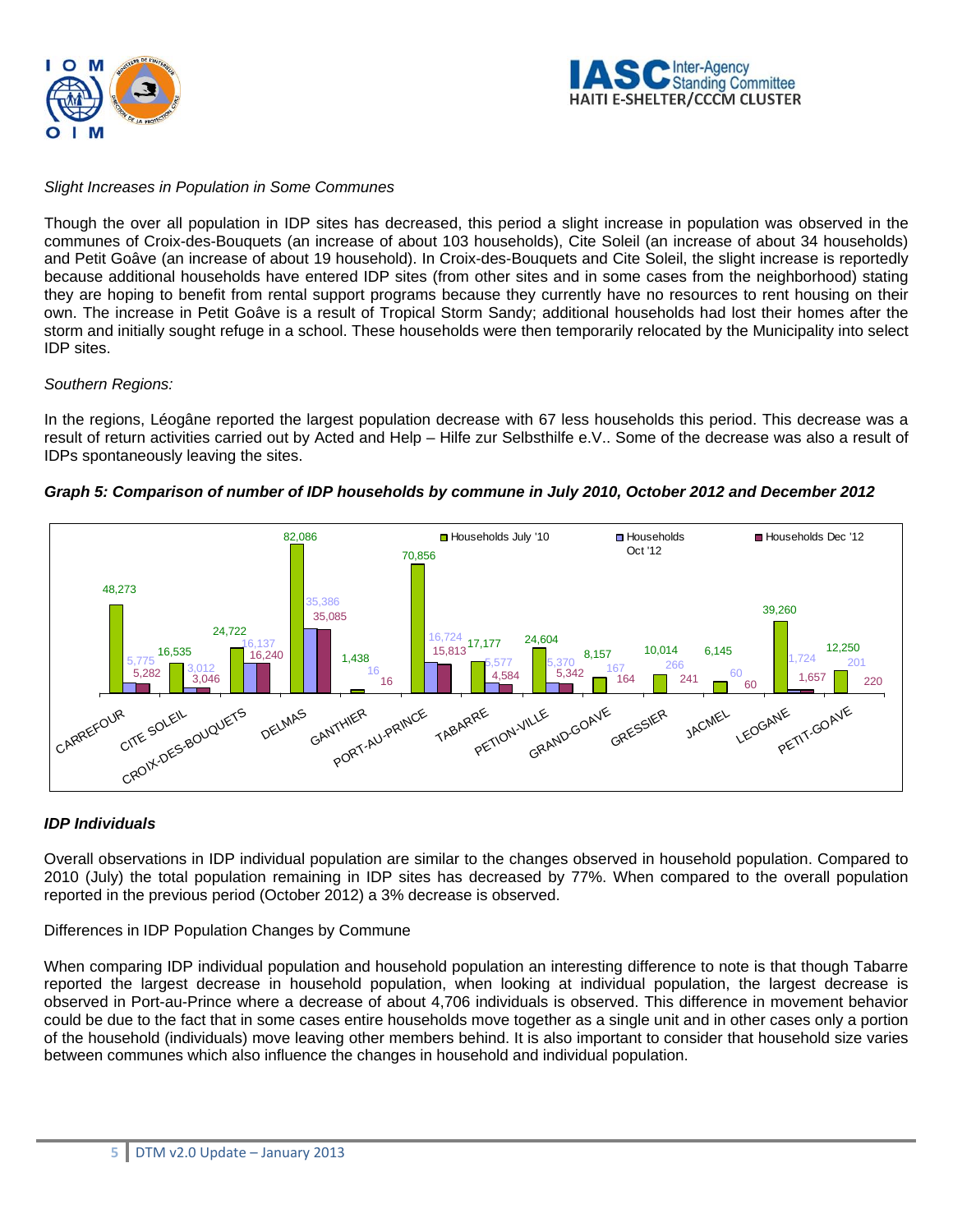





# *Graph 6: Comparison of number of IDP individuals by commune in July 2010, October 2012 and December 2012*

# **Updates on IDP Registration**

IOM has recently released the IDP registration report for the year 2012. The report provides detailed updates on the demographic information of the population that continue to reside in IDP sites in 2012 with comparisons to the IDP population in 2010 and, in some cases, comparisons to neighborhood information. The full report is available on the DTM website and highlights are included in this DTM release.

### *Refresh on the Phases of IDP Registration in Haiti:*

The primary objective of IDP registration in Haiti is to make available a count and profile of the displaced populations living in IDP sites in Haiti. This data is used as a basis for identification of households and individuals in order to address their needs and identify solutions towards ending their displacement. In Haiti, the registration process has been broken down into four phases that should be viewed as an ongoing and overlapping process from emergency response through to longer term development.

The four phases $^6$  are as follows:

 $\overline{a}$ 

- **Phase 1: Emergency Registration:** first-time registration of all IDPs due to the earthquake. Phase 1 includes the Port-au-Prince Metropolitan Area as well as the southern regions.
- **Phase 2: Movement Verification and Updating of Existing Registry:** verification and updating of data collected during Phase 1 to ensure that the information available to partners carrying out camp management and return<sup>7</sup> programs are up to date.
- **Phase 3: Return and Referral:** monitoring the return and identification of the most vulnerable groups for improved service planning.
- **Phase 4: Identification for Individual Assistance and De-registration:** strengthening of Government structures to provide targeted services for the most vulnerable individuals, and de-registration of households that have returned.

<sup>6</sup> Note that taking to account the changes in the overall situation in Haiti these phases have been slightly revised since their development in 2010.

 $^7$  Return programs in Haiti are initiatives carried out by reconstruction partners with the objective for providing sustainable shelter solutions for the displaced population.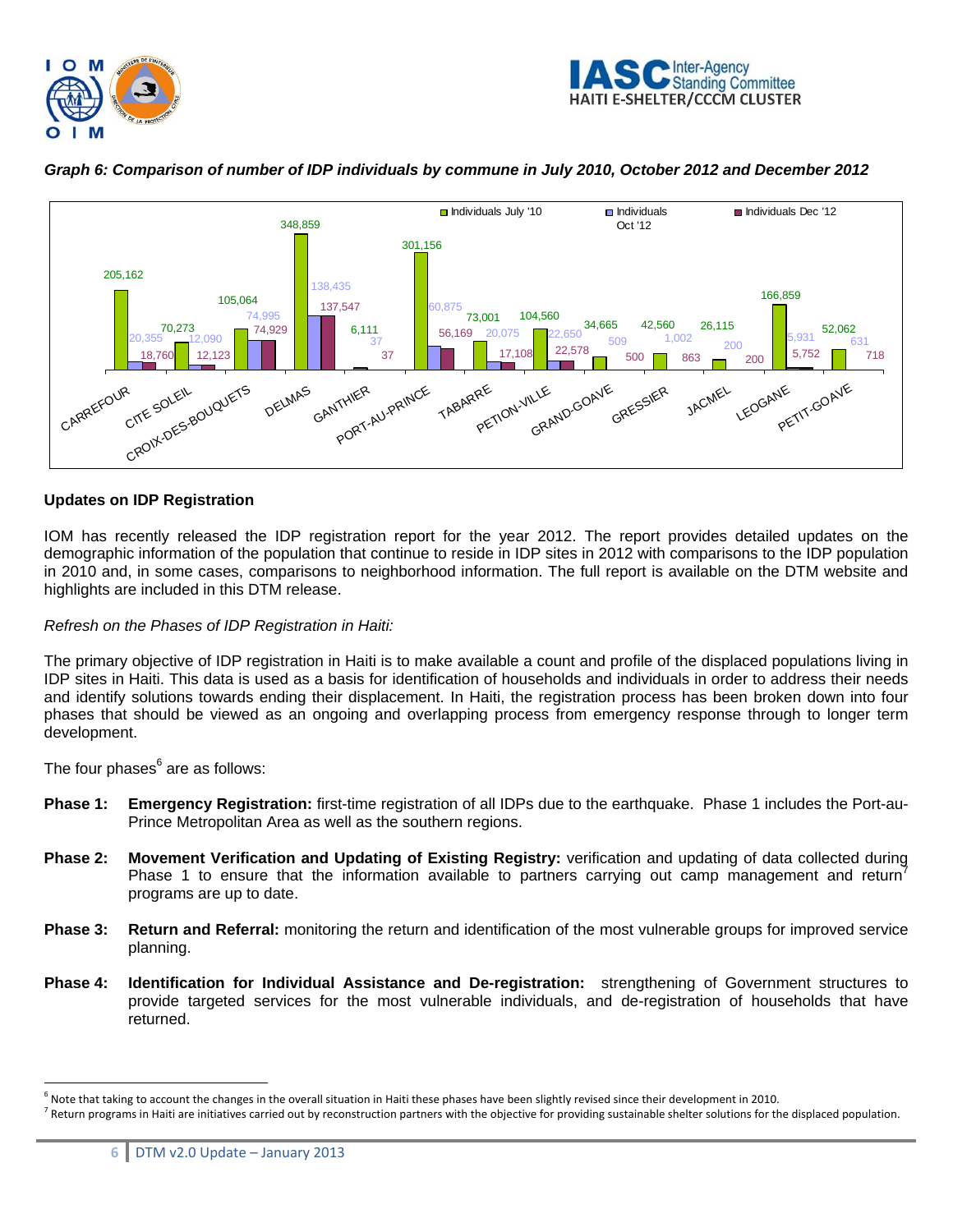



# *Chart 1: IOM IDP Registration Phases*



Phase 1 of the registration process began at the end of February 2010 and was completed by October 2010. This first phase of registration provided the first overall picture of the population residing in IDP sites after the earthquake. Phase 2 began immediately after in order to capture the changes of this highly fluid population. Phase 2 registration was carried out only in sites upon the request of partners to support their camp management or return activities or in sites threatened by eviction. This second phase of registration continues to be implemented as of this reporting period with most operations carried out in support of return activities.

Phase 3 of the process began in mid-2011<sup>8</sup> and continues complementary to Phase 2 operations. This is commonly referred to as returns tracking. Phase 4 of the process has also commenced in the later quarters of 2012 and continues in a parallel and complementary manner.

#### *Comparing Phase 1 and Phase 2 Data:*

When comparing Phase 1 and Phase 2 data it is interesting to highlight that that at least 84% of the IDP population found in IDP sites 2012 were already registered in 2010. Though further analysis is needed, this could suggest that majority of the population remaining in IDP sites have been there since 2010.

#### *Registration Phase 2 Updates:*

The table below illustrates the total IDP population in sites where Phase 2 registration was carried out in 2012. This group was used as the sample population for the 2012 Registration Report.

#### *Table C: Number of sites, households and individuals registered in Phase 2 operations by commune between January 2012 and August 2012*

| <b>Communes</b>    | <b>No. Sites</b> | No.<br>Households   Individuals | No.    | % of sample<br>(individuals) |
|--------------------|------------------|---------------------------------|--------|------------------------------|
| <b>CARREFOUR</b>   | 14               | 2,112                           | 7,870  | 16.5                         |
| <b>CITE SOLEIL</b> | 4                | 1,094                           | 4,724  | 9.9                          |
| CROIX DES BOUQUETS | 6                | 43                              | 122    | 0.3                          |
| <b>DELMAS</b>      | 13               | 1,067                           | 3,717  | 7.8                          |
| PETION VILLE       | 4                | 557                             | 1,924  | 4.0                          |
| PORT AU PRINCE     | 28               | 8,222                           | 26,977 | 56.7                         |
| <b>TABARRE</b>     | 22               | 741                             | 2,257  | 4.7                          |
| <b>TOTAL</b>       | 91               | 13,836                          | 47,591 | 100                          |

 $\overline{a}$ <sup>8</sup> This is specific to IOM return programs only.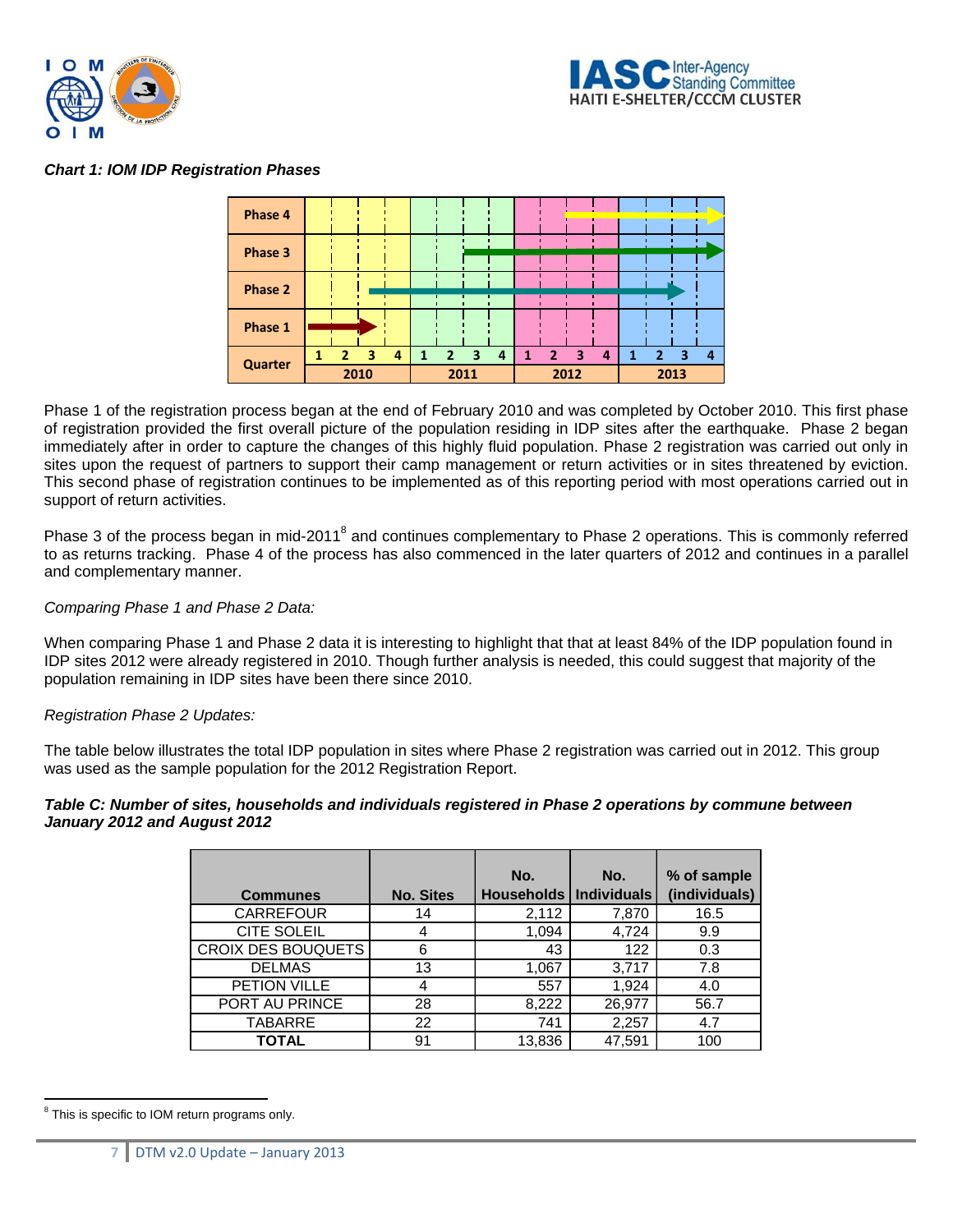



*Demographic Information (Individuals and Households):* 

# **Graph 7:** *Age pyramid (percentage) in IDP sites by individuals (Male and Female R2 2012) compared to neighborhood/2003 Census (Male and Female C PAP)*



*Legend in Graph 7:* 

*Male / Female R2 2012: Data from Phase 2 Registration 2012 Male/Female C PAP: Population Census 2003 in the seven PAP communes* 

Similar to previous reports the data reflects that about 52% of the population in IDP sites is female and 48% is male. Moreover, about 69% of the IDP population is below the age of 29.

However, when comparing the age structure of the population to the 2003 National Census (See Age Pyramid) it can be observed that there are fewer children (between the ages of 10 to 19) and fewer elderly people (individuals 65 years or older) in IDP sites compared to the neighborhoods. In addition to this, there are also more adults in the age range of 20-39, with more males in this category.

| Table D: Phase 2 Registration data by commune and average household size, household and head of household |
|-----------------------------------------------------------------------------------------------------------|
| ages, and number of individuals younger that 15 per household.                                            |

| 2012                | No. of IDP<br><b>Households</b> | No.<br><b>Individuals</b> | Average<br><b>Household</b><br>size | Average age<br>of Head of<br><b>Households</b> | Average<br>age of<br><b>Individuals</b> | <b>Average N</b><br><15 yrs per<br><b>Households</b> |
|---------------------|---------------------------------|---------------------------|-------------------------------------|------------------------------------------------|-----------------------------------------|------------------------------------------------------|
| Carrefour           | 2,112                           | 7,870                     | 3.7                                 | 37.3                                           | 23.2                                    | 1.2                                                  |
| <b>Cite Soleil</b>  | 1,094                           | 4,724                     | 4.3                                 | 38.4                                           | 22.5                                    | 1.6                                                  |
| Croix-des-Bouquets  | 43                              | 122                       | 2.8                                 | 37.7                                           | 24.5                                    | 0.9                                                  |
| Delmas              | 1,067                           | 3,717                     | 3.5                                 | 35.2                                           | 23.9                                    | 1.0                                                  |
| Petion-ville        | 557                             | 1,924                     | 3.5                                 | 36.6                                           | 23.9                                    | 1.0                                                  |
| Port-au-Prince      | 8,222                           | 26,977                    | 3.3                                 | 36.0                                           | 24.5                                    | 0.9                                                  |
| Tabarre             | 741                             | 2,257                     | 3.0                                 | 35.0                                           | 24.2                                    | 0.8                                                  |
| <b>TOTAL (2012)</b> | 13,836                          | 47,591                    | 3.4                                 | 36.0                                           | 23.8                                    | 1.0                                                  |

It is also significant to note (see table above) that the average household size (3.4 individuals per household) within IDP sites is smaller when compared to national census (4.5) and to registration Phase 1 data (4.3).

Majority of registered IDP households (57%) report being single headed (See Chart 2). Specifically: 34% of households report being single and headed by a woman while 23% of households report being single and headed by a man. This represents an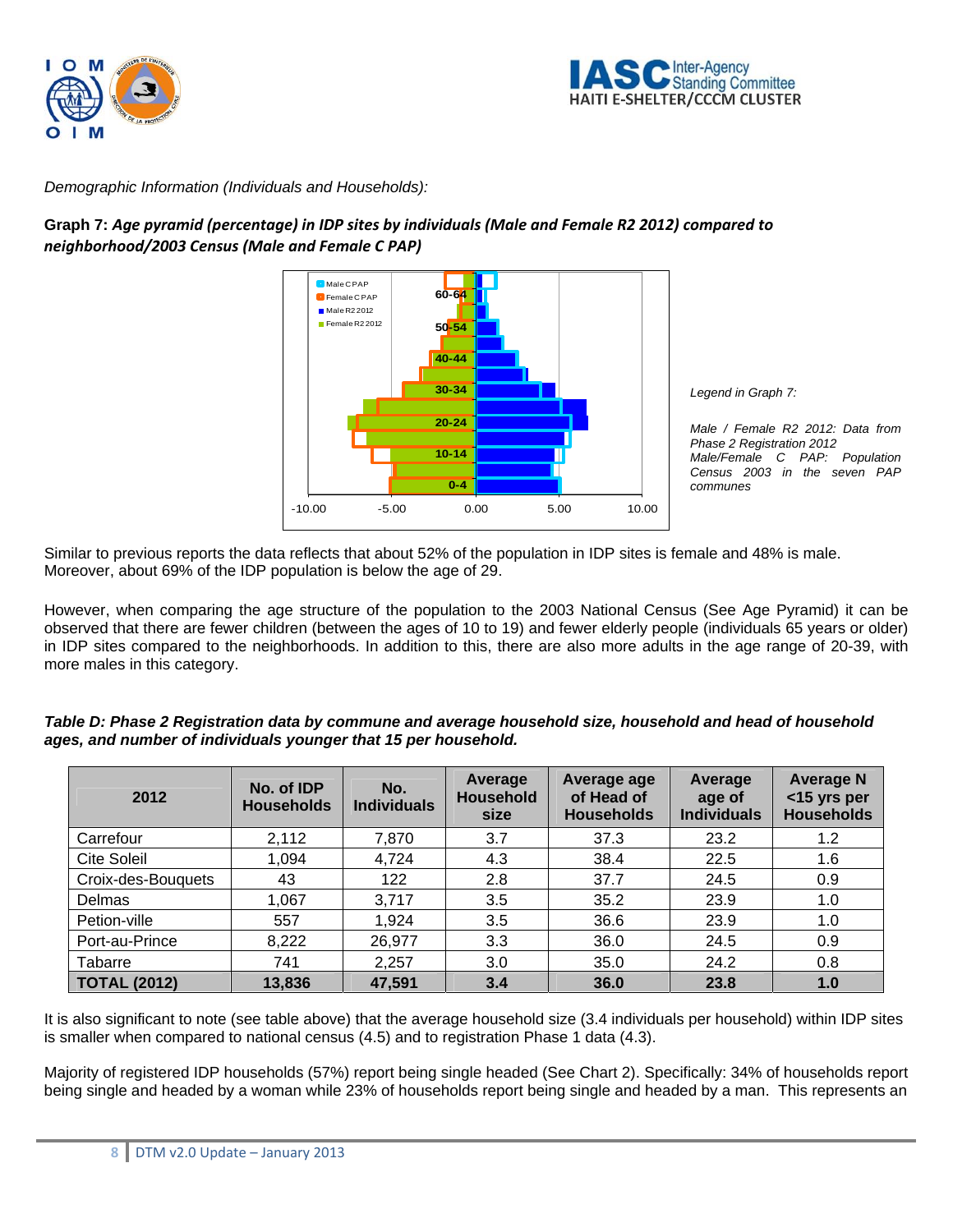



increase compared to Phase 1: 48% of IDP households registered in the first phase reported being single headed (32% single female headed and 16% single male headed).



Chart 2: Comparison of IDP households (percentage) by type: couple headed, single female or single male headed

Ownership status shows an increase in tenants and a decrease in home owners compared to registration Phase 1. 82% of IDP households declared being tenants in 2012 compared to 62% in 2010, and 13% being home owners.

*Chart 3: Comparison of reported ownership status between registration Phase 1 and 2* 



# *Education and Occupation*

 $\overline{a}$ 

Net Enrollment Rate<sup>9</sup> in IDP sites is 39 for both boys and girls, dropping from 80 in Primary School to 17 in Secondary School. Small differences are observed in the percentage of females and males in school, dropping out, or who have never been to school.

Unemployment in camps in 2012 is 58%; taking into account the Net Dependency Ratio of 43.1, each working IDP has to support 2.4 non active IDPs. 54% of IDPs work in informal occupations or as unskilled labour force.

<sup>&</sup>lt;sup>9</sup> Net Enrollment Rate is calculated dividing the number of pupils attending each level of schooling by the number of people in the appropriate age group, or the age group that should be enrolled in that grade.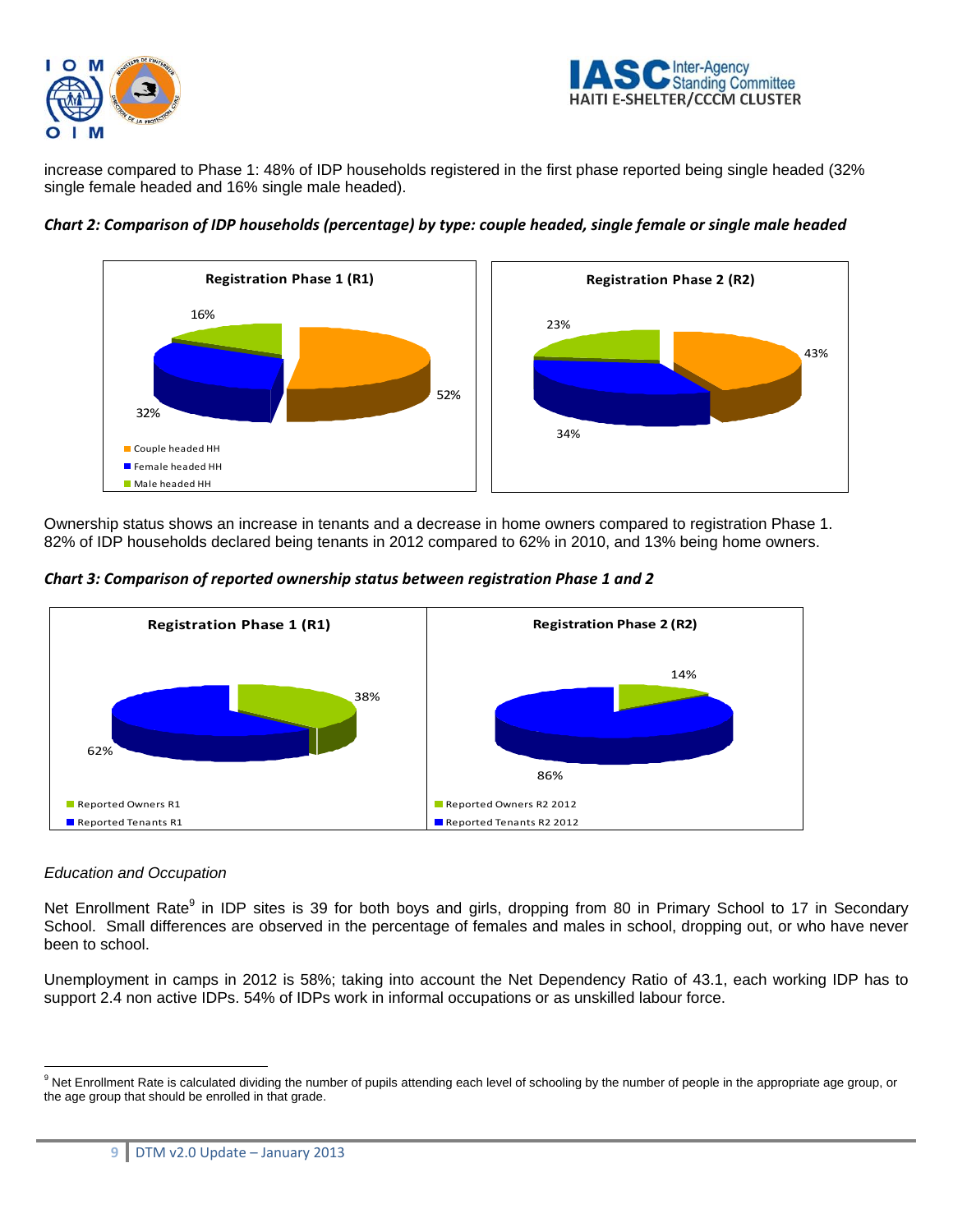



# **IDP Sites**

A total of 450 IDP sites, or 36% of the initial 1,255 sites registered in 2010, remain open<sup>10</sup> as of this period. This reflects a 9% decrease in total number of sites open compared to October 2012: from 496 in October to 450 in January 2013.

A total of 49 sites have closed in this period. Of this, at least<sup>11</sup> 39 sites have closed as a direct result of successful return programs. The remaining 10 sites reportedly closed as a result of spontaneous movement of the population out of the sites. During this period about three sites re-opened in the commune of Delmas. As a result total decrease of sites from October to December 2012 is 46.

#### *Date of Establishment*

Of the 450 open sites during this reporting period, 90% were established in January 2010 and 4% in February 2010, and have remained open to date. Only 1% (6 sites) was established in 2011. These percentages are similar to that reported in the previous periods.

### *Table E: Number and percentage of identified sites by date of establishment (percentages rounded) as of December 2012*

| <b>Month IDP site was</b><br><b>Established</b> | <b>Number</b><br>of sites | Percentage |
|-------------------------------------------------|---------------------------|------------|
| JANUARY, 2010                                   | 405                       | 90%        |
| FEBRUARY, 2010                                  | 17                        | 4%         |
| <b>MARCH, 2010</b>                              | 4                         | 1%         |
| <b>APRIL, 2010</b>                              | 9                         | 2%         |
| MAY, 2010                                       | 3                         | 1%         |
| <b>JULY, 2010</b>                               | 3                         | 1%         |
| OCTOBER, 2010                                   | 3                         | 1%         |
| Year 2011                                       | 6                         | 1%         |
| Total                                           | 450                       | 100%       |

#### *Types of Shelters within IDP sites*

Majority of sites that remain open are made up of makeshift structures. Specifically 89% (401 of 450 sites) are observed to have no transitional shelters (T-Shelters) on site, while about 8% (37 sites) have mixed structures that include tents, makeshift shelters, and some T-Shelters. The remaining 3% (12 sites) are IDP sites that are mostly<sup>12</sup> composed of T-Shelters.

*Table F: Breakdown of IDP sites by shelter composition* 

| <b>T-Shelter Category</b>   | N   | %    |
|-----------------------------|-----|------|
| No T-Shelter (0 %)          | 401 | 89%  |
| Mixed sites (1 - 90 %)      | 37  | 8%   |
| T-Shelter sites (91 % plus) | 12  | 3%   |
| Total                       | 450 | 100% |

<sup>&</sup>lt;sup>10</sup> Sites occupied by one or more IDP individuals.

<sup>&</sup>lt;sup>11</sup> It is possible that there are more sites that have closed as a result of return programs though this information was not reported to IOM by the partner during this assessment period. In these cases they may be reflected in DTM as closures as a result of spontaneous movement.<br><sup>12</sup> More than 90% of structures on site are T-Shelters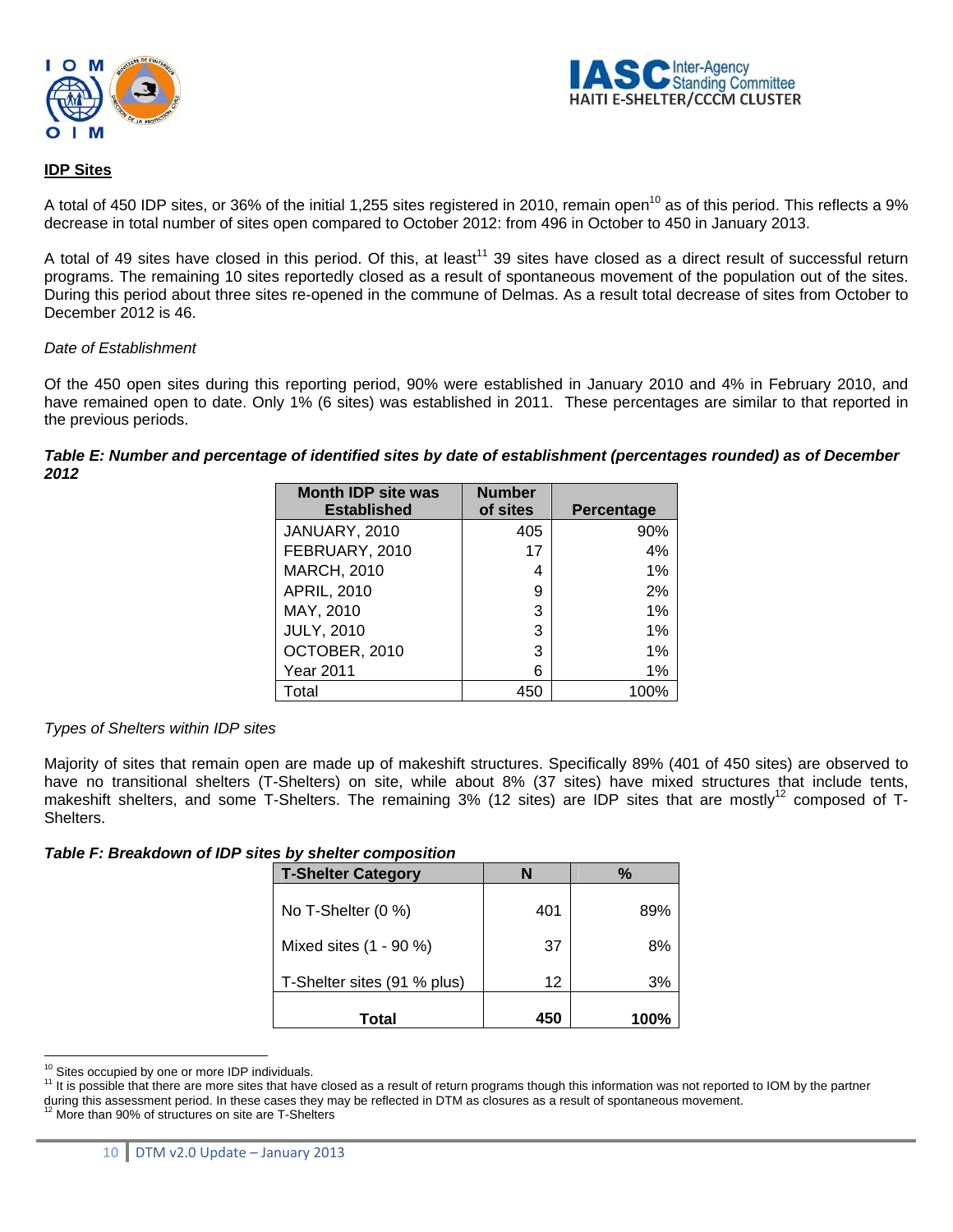



The 12 sites are: Radio Commerce (SSID 117\_02\_304), Santo 17 (SSID 131\_02\_316), Corail Sector 3 (SSID 131\_09\_406), Corail Sector 4 (SSID 131\_02\_424), Union Centre d'Hebergement de Lilavois 42 (SSID 131\_02\_427), La voix des sans voix (SSID 121\_03\_378), Belle Alliance (SSID 121\_02\_449), Camp Rico (SSID 121\_02\_449), CSC (121\_01\_029), Centre d'Hebergement de Galette Greffin (SSID 114\_05\_478), Tabarre Isa (SSID 114\_05\_353), Village Eden (SSID 118\_03\_478). All these sites presently have majority T-Shelters. In total they host 3,963 households and 17,568 individuals.

### *Differences by Commune*

The largest decrease in IDP sites is observed Tabarre with a decrease of 23 sites from October to December 2012. All sites closed in this commune are a direct result of return programs<sup>13</sup>. The second largest decrease in sites is observed in Port-au-Prince where total number of sites reduced from 103 to 91 between October and December 2012. Of the 12 sites that closed in Port-au-Prince at least eight sites closed as a direct result of return programs by Concern Worldwide, GOAL and IOM.

In the regions, the number of sites has not changed with the exception of Léogâne where two sites have closed as a result of spontaneous movement of IDPs out of the site.



*Graph 8: Comparison of number of IDP sites by commune in July 2010, October 2012 and December 2012* 

# *Size of IDP sites*

As in previous periods, the majority of the displaced population (62.5% of IDP households) continues to reside in the larger<sup>14</sup> sites in the Port-au-Prince metropolitan area. None of the larger camps was closed since the October DTM, so the total number of sites hosting more than 500 households has not changed: 37 large sites in total (accounting for 8.2% of all sites open this period).

Meanwhile, 12% of the population (IDP households) is found in the 307 sites that host less than 100 households each, or those categorized in the DTM as *small sites* (68% of all open sites this period), showing a slight decrease in the proportion of IDP households living in small sites (12.8% Vs 11.8%) compared to the previous DTM round.

The remaining 26% of the population (IDP households) is found in 112 medium size sites (sites hosting 100 to 499 households), and no changes are observed when comparing with the previous DTM round.

<sup>&</sup>lt;sup>13</sup> Partners involved in these return programs are reported in the IDP Households section of this document.

<sup>&</sup>lt;sup>14</sup> For the purposes of analysis, DTM has grouped together all sites hosting 500 or more households and labeled them as larger sites. Note that this does not replace the definition set by the CCCM Cluster in 2010 where a large site is defined as hosting 1,000 or more households.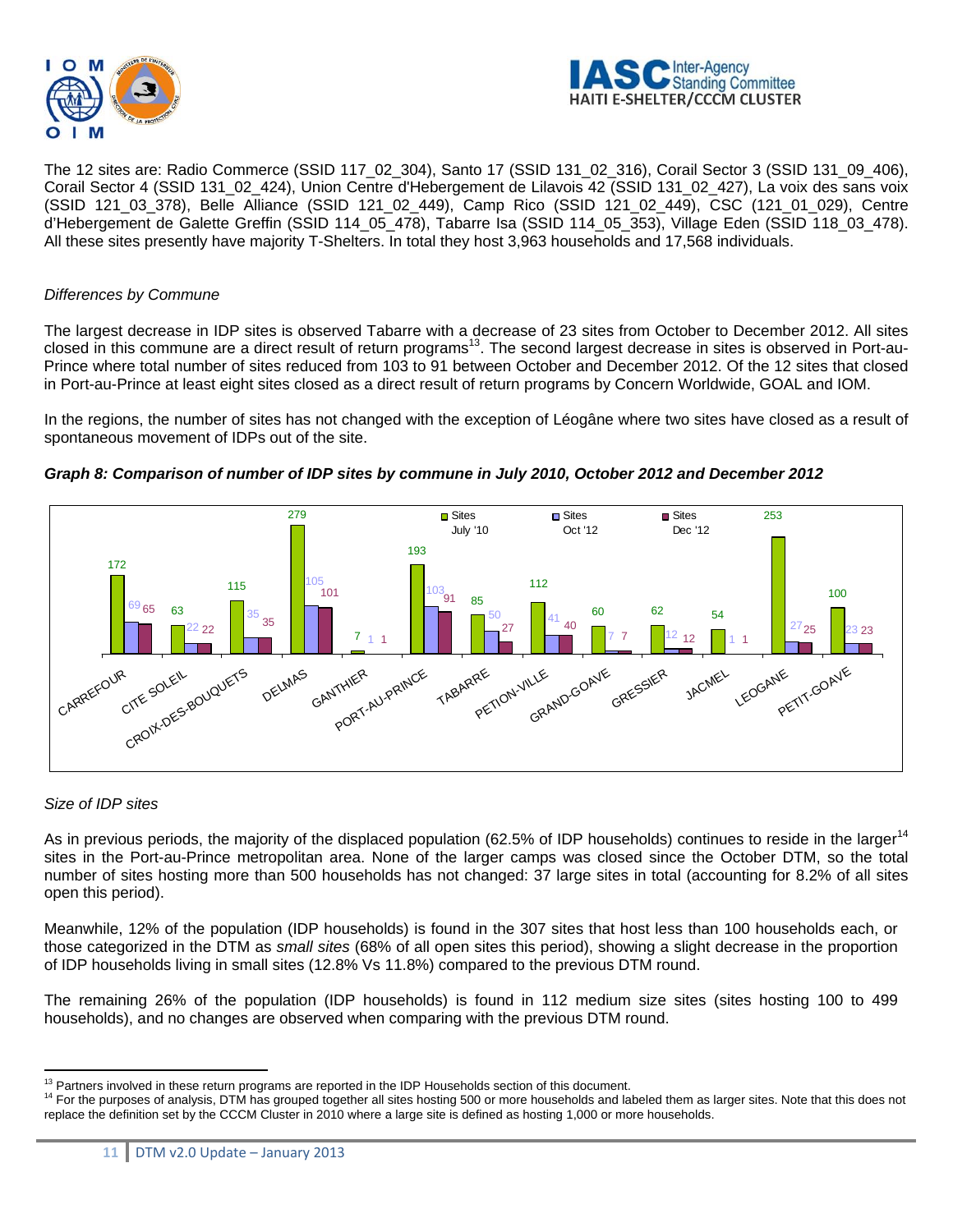



| Site size by # of | <b>Sites</b> |        | <b>Households</b> |               | <b>Individuals</b> |                             |
|-------------------|--------------|--------|-------------------|---------------|--------------------|-----------------------------|
| <b>Households</b> | N            | $\%$   | N                 | $\frac{9}{6}$ |                    | $\mathbf{I}^{\prime\prime}$ |
| Total             | 450          | 100.0% | 87750             | 100.0%        | 347284             | 100.0%                      |
| 1.1) 1 to 9       | 741          | 16.4%  | 310               | 0.4%          | 1115               | 0.3%                        |
| 1.2) 10 to 19     | 491          | 10.9%  | 705               | 0.8%          | 2697               | 0.8%                        |
| 2) 20 to 99       | 184I         | 40.9%  | 9370              | 10.7%         | 33166              | 9.6%                        |
| 3) 100 to 499     | 106          | 23.6%  | 22577             | 25.7%         | 84306              | 24.3%                       |
| 4) 500 to 999     | 18           | 4.0%   | 12689             | 14.5%         | 50158              | 14.4%                       |
| 5) 1000 plus      | 19I          | 4.2%   | 42099             | 48.0%         | 175842             | 50.6%                       |

# *Table G: Number and Percentage of IDP sites, households and individuals by IDP site size in December 2012*

The following can be observed if the categories of sites by size are further broken down:

*Table H: Number and percentage of IDP sites, households and individuals by IDP site size in December 2012 (detailed breakdown of sites by size)* 

|                   | <b>Sites</b> |        | <b>Households</b> |        | <b>Individuals</b> |        |
|-------------------|--------------|--------|-------------------|--------|--------------------|--------|
| Site size by # of |              |        |                   |        |                    |        |
| <b>Households</b> | N            | %      | N                 | $\%$   | N                  | %      |
| Total             | 450          | 100.0% | 87750             | 100.0% | 347284             | 100.0% |
| 1) 1 to 49        | 219          | 48.7%  | 4096              | 4.7%   | 15237              | 4.4%   |
| 2) 50 to 99       | 88           | 19.6%  | 6289              | 7.2%   | 21741              | 6.3%   |
| 3) 100 to 149     | 41           | 9.1%   | 4870              | 5.5%   | 17865              | 5.1%   |
| 4) 150 to 199     | 26           | 5.8%   | 4454              | 5.1%   | 16322              | 4.7%   |
| 5) 200 to 249     | 5            | 1.1%   | 1135              | 1.3%   | 4093               | 1.2%   |
| 6) 250 to 299     | 8            | 1.8%   | 2193              | 2.5%   | 7900               | 2.3%   |
| 7) 300 to 349     | 9            | 2.0%   | 2921              | 3.3%   | 11936              | 3.4%   |
| 8) 350 to 399     | 8            | 1.8%   | 2995              | 3.4%   | 11953              | 3.4%   |
| 9) 400 to 449     | 5            | 1.1%   | 2133              | 2.4%   | 7533               | 2.2%   |
| 10) 450 to 499    |              | 0.9%   | 1876              | 2.1%   | 6704               | 1.9%   |
| 11) 500 to 999    | 18           | 4.0%   | 12689             | 14.5%  | 50158              | 14.4%  |
| 12) 1000 plus     | 19           | 4.2%   | 42099             | 48.0%  | 175842             | 50.6%  |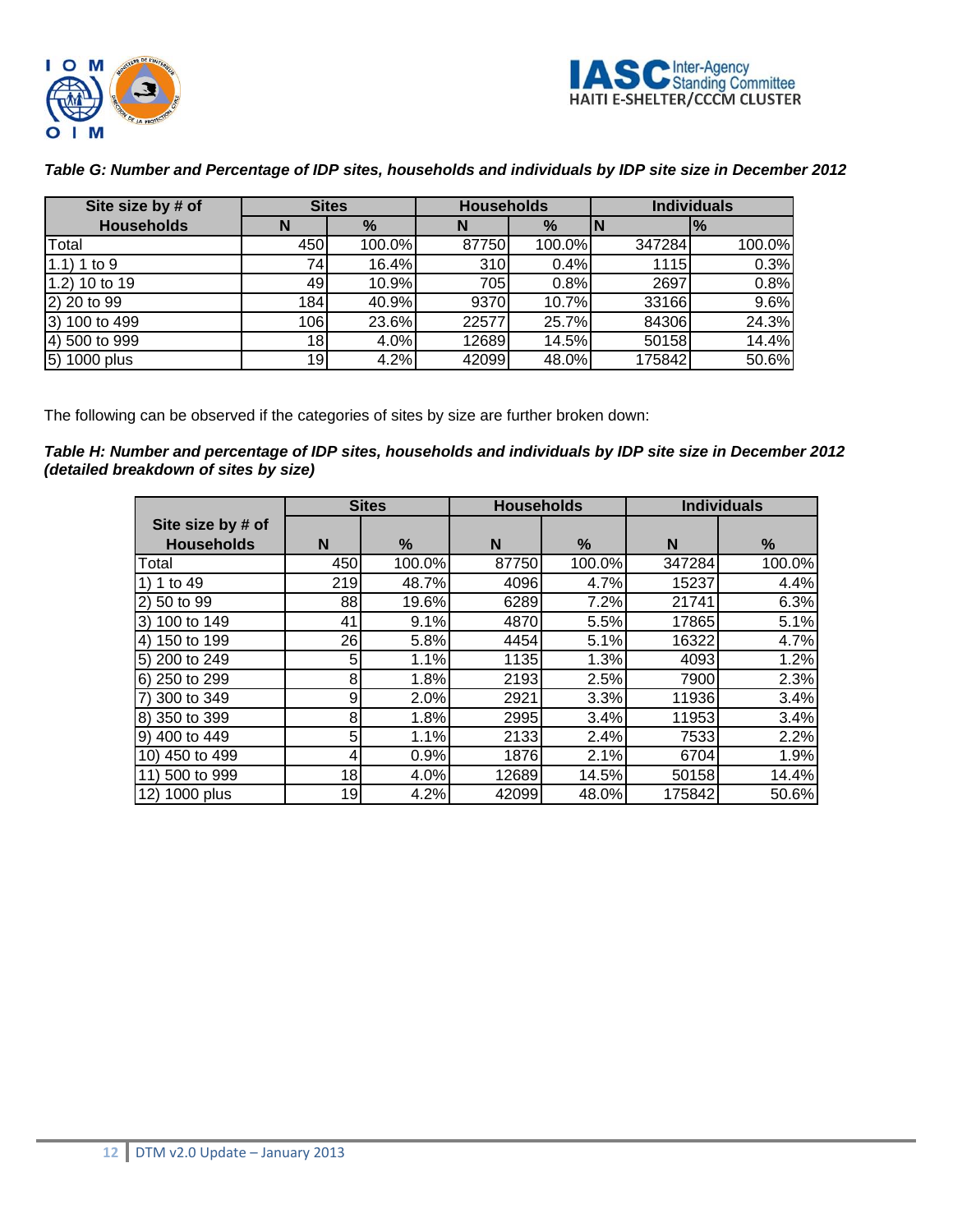

| Commune               | Total | 1.1) 1 to 9 |    |     | 1.2) 10 to 19 2) 20 to 99 3) 100 to 499 4) 500 to 999 5) 1000 plus |    |    |
|-----------------------|-------|-------------|----|-----|--------------------------------------------------------------------|----|----|
| Total                 | 450   | 74          | 49 | 184 | 106                                                                | 18 | 19 |
| <b>CARREFOUR</b>      | 65    |             | 10 | 35  |                                                                    |    |    |
| <b>CITE SOLEIL</b>    | 22    |             |    | 13  |                                                                    |    |    |
| CROIX-DES-BOUQUETS    | 35    |             |    | 8   |                                                                    |    |    |
| <b>IDELMAS</b>        | 101   |             | 12 | 39  | 27                                                                 |    | 13 |
| <b>GANTHIER</b>       |       |             |    |     |                                                                    |    |    |
| <b>PETION-VILLE</b>   | 40    |             |    | 16  |                                                                    |    |    |
| <b>PORT-AU-PRINCE</b> | 91    |             |    | 43  | 30                                                                 |    |    |
| <b>TABARRE</b>        | 27    |             |    |     |                                                                    |    |    |
| <b>GRAND-GOAVE</b>    |       |             |    |     |                                                                    |    |    |
| GRESSIER              |       |             |    |     |                                                                    |    |    |
| <b>JACMEL</b>         |       |             |    |     |                                                                    |    |    |
| <b>LEOGANE</b>        | 25    | 10          |    |     |                                                                    |    |    |
| <b>PETIT-GOAVE</b>    | 23    | 18          |    |     |                                                                    |    |    |

# *Table I: Number of IDP sites by IDP site size by number of households per commune in December 2012*

The 19 sites hosting more than 1000 households are concentrated in the communes of Delmas (13 sites), Croix-desbouquets (4 sites) and Port-au-Prince (2 sites). These sites host about 42,099 IDP households, showing an increase in the proportion of households from 47% to 52%.

# *Camp Management Support in IDP sites*

Of the 450 sites that are open this period, 23 have dedicated camp management support. Though this coverage only account for about 5% of all open sites, they host about 33% of the total IDP (household) population. At present Camp Management support is being provided by three partners: JP/HRO in 2 IDP sites and DPC with the support of IOM in 23 sites.

# *Table J: Camp management agency coverage by sites and IDP population*

| Camp<br><b>Management</b><br><b>Agencies (CMA)</b> | N of<br><b>Sites</b> | % of Sites | N of<br><b>Households</b> | $%$ of<br><b>Households</b> | N of<br><b>Individuals</b> | $%$ of<br><b>Individuals</b> |
|----------------------------------------------------|----------------------|------------|---------------------------|-----------------------------|----------------------------|------------------------------|
| CMA coverage                                       | 23                   | 5%         | 28,971                    | 33%                         | 110,324                    | 32%                          |
| No CMA coverage                                    | 427                  | 95%        | 58,779                    | 67%                         | 236,960                    | 68%                          |
| <b>Total Sites</b>                                 | 450                  | 100%       | 87,750                    | 100%                        | 347,284                    | 100%                         |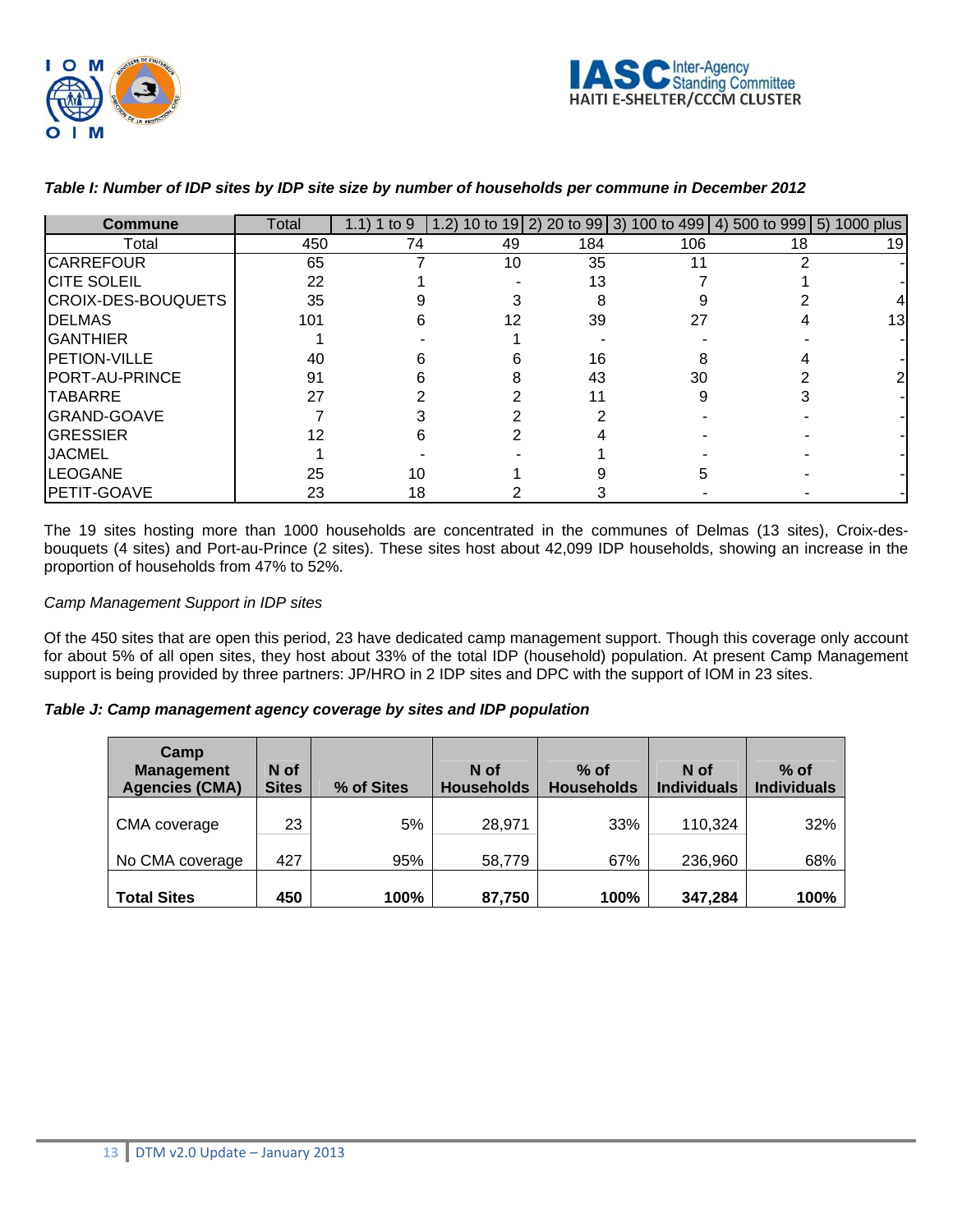



*Public vs. Private Land15*

Of the 450 IDP sites identified this period, 75% (337 sites) are reported as being located on private land, while 24% (107 sites) are reported as being on public property. Information on the remaining 1% (10 sites) was insufficient to adequately categorize the sites.





When comparing data from November 2010<sup>16</sup>, a greater decrease in private sites is observed: of the 882 sites located on private land in November 2010, 337 remain open in December 2012, reflecting a 62% decrease. On the other hand, of the 222 sites located on public land in November 2010, 107 sites remain open this period, reflecting a decrease of 52%.

| Nov '10  | 100  | 100   |
|----------|------|-------|
| Jan '11  | 98.1 | 100.0 |
| Mar '11  | 90.0 | 100.9 |
| May '11  | 82.9 | 100.9 |
| Jul '11  | 74.4 | 92.3  |
| Sept '11 | 66.2 | 91.4  |
| Nov '11  | 62.7 | 85.6  |
| Jan '12  | 57.6 | 82.4  |
| Feb '12  | 53.3 | 80.2  |
| Apr '12  | 49.1 | 73.0  |
| June '12 | 46.8 | 69.8  |
| Aug '12  | 44.2 | 63.5  |
| Oct '12  | 42.2 | 51.4  |
| Dec '12  | 38.2 | 48.2  |

# *Table J: Index comparing open sites on public and private land from November 2010 to December 2012*

 $\overline{a}$ <sup>15</sup> It is important to emphasize that this information is gathered through interviews with the camp committee and/or IDP representatives on the site. No legal investigation on land tenure status was carried out.

<sup>&</sup>lt;sup>16</sup> The first round of assessments: DTM V2.0 was the first time this type of data was collected.